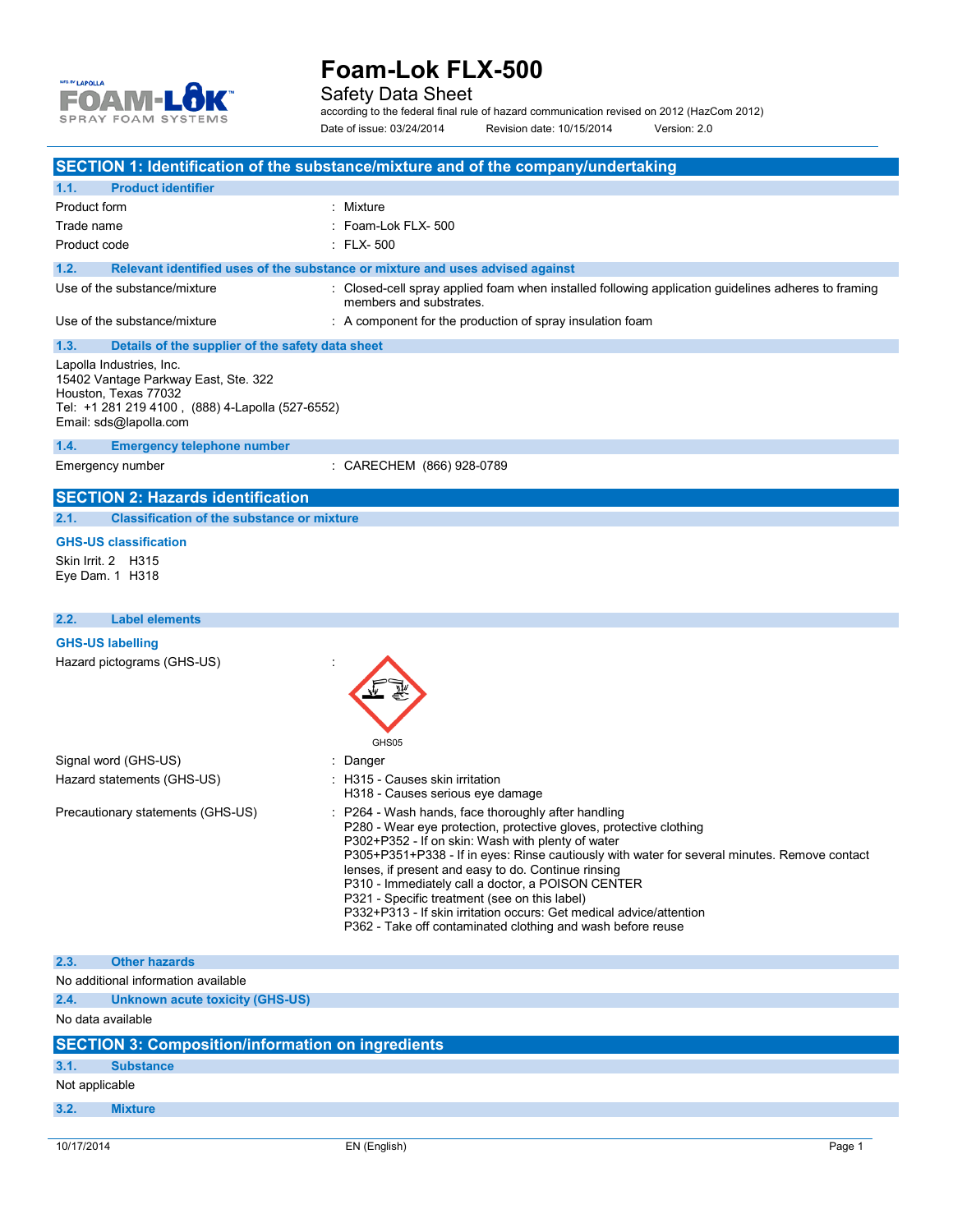#### Safety Data Sheet

according to the federal final rule of hazard communication revised on 2012 (HazCom 2012)

| <b>Name</b>                                                                      | <b>Product identifier</b> | $\frac{9}{6}$    | <b>GHS-US classification</b>                                                                                                           |
|----------------------------------------------------------------------------------|---------------------------|------------------|----------------------------------------------------------------------------------------------------------------------------------------|
| 2-Propanol, 1-chloro-, phosphate (3:1)                                           | (CAS No) 13674-84-5       | < 30             | Acute Tox. 4 (Oral), H302<br>Acute Tox. 4 (Dermal), H312                                                                               |
| Poly(oxy-1,2-ethanediyl), .alpha.-(4-nonylphenyl)-.omega.-<br>hydroxy-, branched | (CAS No) 127087-87-0      | 20 <sub>20</sub> | Acute Tox. 4 (Oral), H302<br>Skin Irrit. 2. H315<br>Eye Irrit. 2A, H319                                                                |
| 1-Propanol, 2,2-dimethyl-, tribromo derivative                                   | (CAS No) 36483-57-5       | < 15             | Eye Irrit. 2A, H319                                                                                                                    |
| Ethanol, 2-[[2-(dimethylamino)ethyl]methylamino]-                                | (CAS No) 2212-32-0        | $-7$             | Skin Irrit. 2. H315<br>Eye Dam. 1, H318                                                                                                |
| Bis(2-dimethylaminoethyl) ether                                                  | (CAS No) 3033-62-3        | $0.5 - 3$        | Acute Tox. 4 (Oral), H302<br>Acute Tox. 3 (Dermal), H311<br>Acute Tox. 4 (Inhalation), H332<br>Skin Corr. 1B. H314<br>Eye Dam. 1, H318 |

| <b>SECTION 4: First aid measures</b>                                               |                                                                                                                                                                                                                                                                                                                        |  |
|------------------------------------------------------------------------------------|------------------------------------------------------------------------------------------------------------------------------------------------------------------------------------------------------------------------------------------------------------------------------------------------------------------------|--|
| <b>Description of first aid measures</b><br>4.1.                                   |                                                                                                                                                                                                                                                                                                                        |  |
| First-aid measures general                                                         | : In all cases of doubt, or when symptoms persist, seek medical attention.                                                                                                                                                                                                                                             |  |
| First-aid measures after inhalation                                                | : Remove victim to fresh air and keep at rest in a position comfortable for breathing. In case of<br>breathing difficulties administer oxygen. In case of irregular breathing or respiratory arrest<br>provide artificial respiration. Seek medical advice.                                                            |  |
| First-aid measures after skin contact                                              | : Remove contaminated clothing immediately. Wash skin thoroughly with mild soap and water.<br>Seek medical attention immediately.                                                                                                                                                                                      |  |
| First-aid measures after eye contact                                               | : Rinse immediately with plenty of water for 15 minutes. Contact lenses should be removed.<br>Immediately get medical attention.                                                                                                                                                                                       |  |
| First-aid measures after ingestion                                                 | : If swallowed, seek medical advice immediately and show this container or label. Rinse mouth<br>immediately and drink plenty of water. Call a POISON CENTER or doctor/physician. Never give<br>anything by mouth to an unconscious person. If unconscious, place in the recovery position and<br>seek medical advice. |  |
| 4.2.<br>Most important symptoms and effects, both acute and delayed                |                                                                                                                                                                                                                                                                                                                        |  |
| Symptoms/injuries after inhalation                                                 | : Inhalation of mist or aerosol may cause irritation to nose and throat . High concentration of<br>vapours may induce: headache, nausea, dizziness. May cause irritation to the respiratory tract.                                                                                                                     |  |
| Symptoms/injuries after skin contact                                               | : Causes skin irritation.                                                                                                                                                                                                                                                                                              |  |
| Symptoms/injuries after eye contact                                                | : Causes serious eye damage.                                                                                                                                                                                                                                                                                           |  |
| Symptoms/injuries after ingestion                                                  | : Can occur: Gastrointestinal disturbance. Tremor. Incoordination, dizziness, headache, nausea,<br>mental confusion slurred speech depending to quantity of ingested material.                                                                                                                                         |  |
| 4.3.<br>Indication of any immediate medical attention and special treatment needed |                                                                                                                                                                                                                                                                                                                        |  |
| No additional information available                                                |                                                                                                                                                                                                                                                                                                                        |  |
| <b>CECTION E. Eirofiabting moneuros</b>                                            |                                                                                                                                                                                                                                                                                                                        |  |

|            | <b>SECTION 5: Firefighting measures</b>               |                                                                                                                                                                       |  |
|------------|-------------------------------------------------------|-----------------------------------------------------------------------------------------------------------------------------------------------------------------------|--|
| 5.1.       | <b>Extinguishing media</b>                            |                                                                                                                                                                       |  |
|            | Suitable extinguishing media                          | : Water spray. Dry extinguishing powder. Carbon dioxide. Foam.                                                                                                        |  |
|            | Unsuitable extinguishing media                        | : None known.                                                                                                                                                         |  |
| 5.2.       | Special hazards arising from the substance or mixture |                                                                                                                                                                       |  |
|            | No additional information available                   |                                                                                                                                                                       |  |
| 5.3.       | <b>Advice for firefighters</b>                        |                                                                                                                                                                       |  |
|            | Protective equipment for firefighters                 | : Use self-contained breathing apparatus and chemically protective clothing. Complete protective<br>clothing.                                                         |  |
|            | Other information                                     | : Prevent entry to sewers and public waters.                                                                                                                          |  |
|            | <b>SECTION 6: Accidental release measures</b>         |                                                                                                                                                                       |  |
| 6.1.       |                                                       | Personal precautions, protective equipment and emergency procedures                                                                                                   |  |
|            | General measures                                      | : Stop leak if safe to do so. Spills of this product present a serious slipping hazard. Avoid breathing<br>mist or vapor. Avoid contact with skin, eyes and clothing. |  |
| 6.1.1.     | For non-emergency personnel                           |                                                                                                                                                                       |  |
|            | Protective equipment                                  | : Wear suitable protective clothing. Refer to section 8.                                                                                                              |  |
| 6.1.2.     | For emergency responders                              |                                                                                                                                                                       |  |
|            | Protective equipment                                  | : Equip cleanup crew with proper protection.                                                                                                                          |  |
| 10/17/2014 |                                                       | 2/7<br>EN (English)                                                                                                                                                   |  |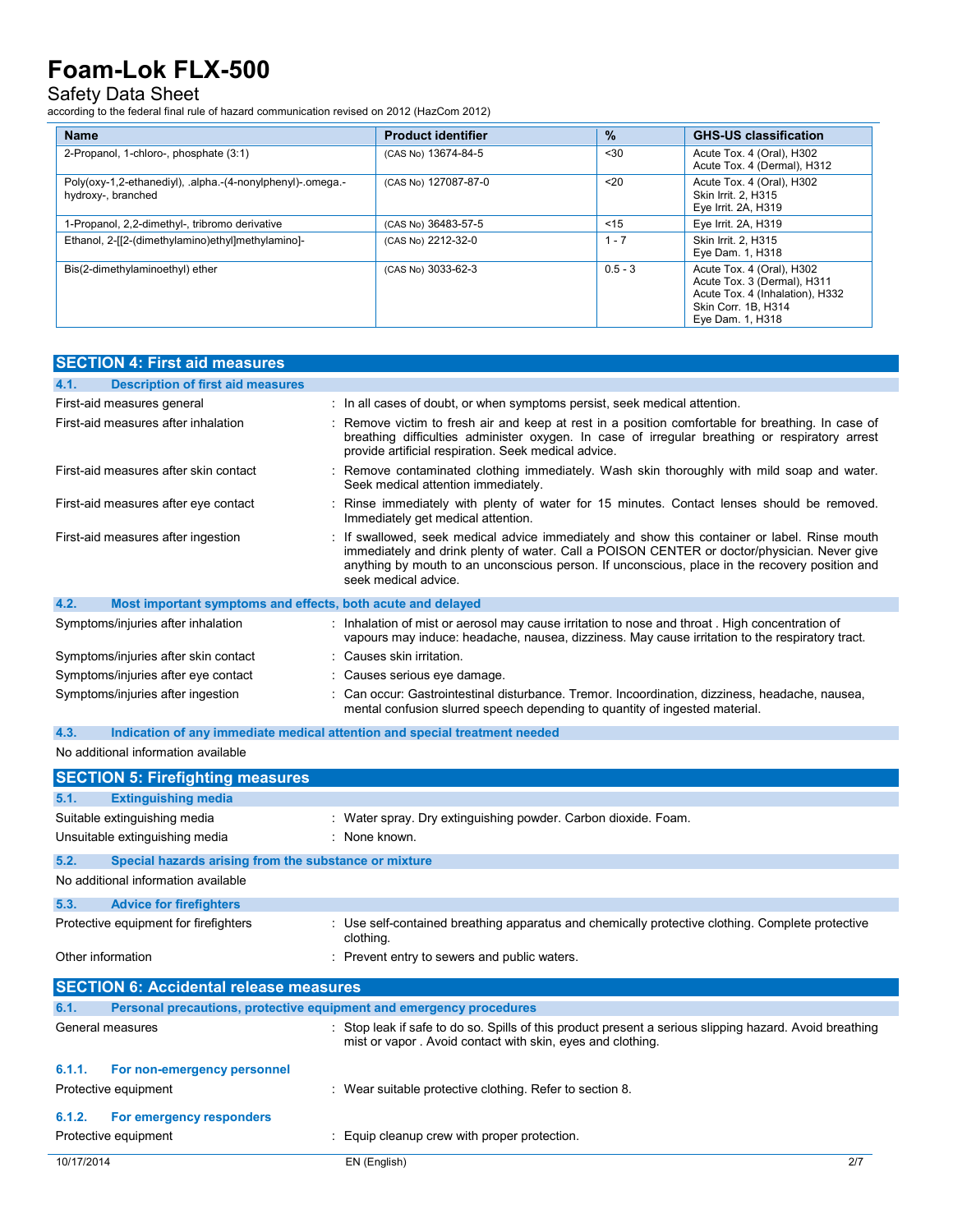### Safety Data Sheet

| ccording to the federal final rule of hazard communication revised on 2012 (HazCom 2012) |                                                                                                                                          |                                                                                                                                                                                                                                                                                                                                                                                        |  |
|------------------------------------------------------------------------------------------|------------------------------------------------------------------------------------------------------------------------------------------|----------------------------------------------------------------------------------------------------------------------------------------------------------------------------------------------------------------------------------------------------------------------------------------------------------------------------------------------------------------------------------------|--|
| Emergency procedures                                                                     |                                                                                                                                          | : Ensure adequate ventilation.                                                                                                                                                                                                                                                                                                                                                         |  |
| 6.2.<br><b>Environmental precautions</b>                                                 |                                                                                                                                          |                                                                                                                                                                                                                                                                                                                                                                                        |  |
|                                                                                          | Prevent entry to sewers and public waters. Relevant water authorities should be notified of any large spillage to water course or drain. |                                                                                                                                                                                                                                                                                                                                                                                        |  |
| 6.3.                                                                                     | Methods and material for containment and cleaning up                                                                                     |                                                                                                                                                                                                                                                                                                                                                                                        |  |
|                                                                                          | Methods for cleaning up                                                                                                                  | : Take up liquid spill into inert absorbent material. Sweep or shovel spills into appropriate<br>container for disposal. Ensure all national/local regulations are observed. Wash contaminated<br>area with hot water, soap. Consult the appropriate authorities about waste disposal.                                                                                                 |  |
| 6.4.                                                                                     | <b>Reference to other sections</b>                                                                                                       |                                                                                                                                                                                                                                                                                                                                                                                        |  |
|                                                                                          | Refer to sections 8 and 13.                                                                                                              |                                                                                                                                                                                                                                                                                                                                                                                        |  |
|                                                                                          | <b>SECTION 7: Handling and storage</b>                                                                                                   |                                                                                                                                                                                                                                                                                                                                                                                        |  |
| 7.1.                                                                                     | <b>Precautions for safe handling</b>                                                                                                     |                                                                                                                                                                                                                                                                                                                                                                                        |  |
| Precautions for safe handling                                                            |                                                                                                                                          | Obtain special instructions before use. Avoid mixing with air or use for any purpose above<br>atmospheric pressure.                                                                                                                                                                                                                                                                    |  |
|                                                                                          |                                                                                                                                          | Product should not be mixed with air above atmospheric pressure for leak testing or any other<br>purpose.<br>Use dry nitrogen to transfer or leak test equipment pressurized with product. Keep away from<br>open flames, hot surfaces and sources of ignition.                                                                                                                        |  |
|                                                                                          |                                                                                                                                          | Wear recommended personal protective equipment. Use appropriate respiratory protection.                                                                                                                                                                                                                                                                                                |  |
|                                                                                          | Hygiene measures                                                                                                                         | Wash contaminated clothing prior to re-use. Always wash hands and face immediately after<br>handling this product, and once again before leaving the workplace. Do not eat, drink or smoke<br>when using this product.                                                                                                                                                                 |  |
| 7.2.                                                                                     | Conditions for safe storage, including any incompatibilities                                                                             |                                                                                                                                                                                                                                                                                                                                                                                        |  |
|                                                                                          | <b>Technical measures</b>                                                                                                                | : Provide local exhaust or general room ventilation. A washing facility/water for eye and skin<br>cleaning purposes should be present.                                                                                                                                                                                                                                                 |  |
|                                                                                          | Storage conditions                                                                                                                       | Keep out of direct sunlight. Store in original container. Keep container tightly closed in a cool.<br>well-ventilated place. Keep away from heat. Do not freeze. Product that is frozen and/or tending<br>to sedimentation can be liquefied or homogenized by careful application of indirect heat (do not<br>use flames or direct contact with a heat source). Protect from moisture. |  |
| Storage temperature                                                                      |                                                                                                                                          | : $21 - 26$ °C (70 - 80 °F)                                                                                                                                                                                                                                                                                                                                                            |  |

**7.3. Specific end use(s)**

No additional information available

### **SECTION 8: Exposure controls/personal protection**

### **8.1. Control parameters**

| Bis(2-dimethylaminoethyl) ether (3033-62-3) |                  |            |
|---------------------------------------------|------------------|------------|
| USA ACGIH                                   | ACGIH TWA (ppm)  | $0.05$ ppm |
| USA ACGIH                                   | ACGIH STEL (ppm) | $0.15$ ppm |

#### **8.2. Exposure controls**

Appropriate engineering controls : Provide local exhaust or general room ventilation. Emergency eye wash fountains and safety showers should be available in the immediate vicinity of any potential exposure.

Personal protective equipment : Protective goggles. Gloves. Protective clothing. Insufficient ventilation: wear respiratory protection.



- Hand protection : Wear suitable gloves resistant to chemical penetration. For special purposes, it is recommended to check the resistance to chemicals of the protective gloves mentioned above together with the supplier of these gloves.
- Eye protection **including the Contract Condom** Fightly fitting safety goggles. Eye protection, including both chemical splash goggles and face shield, must be worn when possibility exists for eye contact due to spraying liquid or airborne particles.
- Skin and body protection : Protective clothing.
- Respiratory protection : Full face piece respirator. Approved supplied air respirator.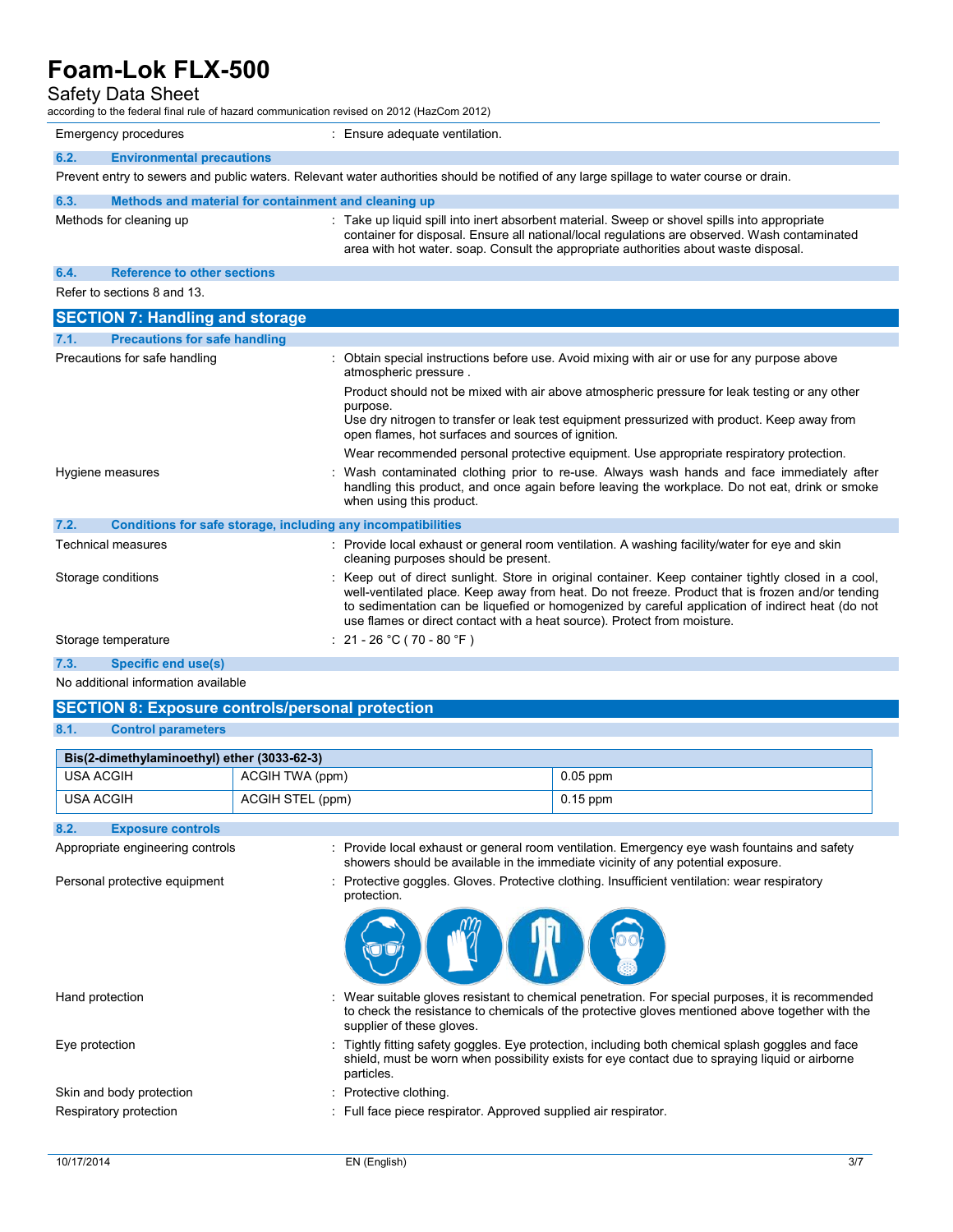Safety Data Sheet

according to the federal final rule of hazard communication revised on 2012 (HazCom 2012)

| <b>SECTION 9: Physical and chemical properties</b>                           |                                                       |  |
|------------------------------------------------------------------------------|-------------------------------------------------------|--|
| 9.1.<br>Information on basic physical and chemical properties                |                                                       |  |
| Physical state                                                               | : Liquid                                              |  |
| Colour                                                                       | : Dark orange to brown                                |  |
| odour                                                                        | : Amine-like                                          |  |
| Odour threshold                                                              | No data available                                     |  |
| рH                                                                           | : $> = 7$                                             |  |
| Relative evaporation rate (butyl acetate=1)                                  | : No data available                                   |  |
| Melting point                                                                | : No data available                                   |  |
| Freezing point                                                               | : No data available                                   |  |
| Boiling point                                                                | : No data available                                   |  |
| Flash point                                                                  | $:$ > 200 °C (closed cup)                             |  |
| Auto-ignition temperature                                                    | : No data available                                   |  |
| Decomposition temperature                                                    | : No data available                                   |  |
| Flammability (solid, gas)                                                    | No data available                                     |  |
| Vapour pressure                                                              | : No data available                                   |  |
| Relative vapour density at 20 °C                                             | : No data available                                   |  |
| Relative density                                                             | : No data available                                   |  |
| Density                                                                      | : 1.15 - 1.17 g/cm <sup>3</sup> @ 25°C (Bulk Density) |  |
| Solubility                                                                   | : Water: Slightly soluble                             |  |
| Log Pow                                                                      | : No data available                                   |  |
| Log Kow                                                                      | : No data available                                   |  |
| Viscosity, kinematic                                                         | No data available                                     |  |
| Viscosity, dynamic                                                           | 800 - 1000 mPa.s @ 23 °C                              |  |
| <b>Explosive properties</b>                                                  | No data available                                     |  |
| Oxidising properties                                                         | No data available                                     |  |
| <b>Explosive limits</b>                                                      | : No data available                                   |  |
| 9.2.<br><b>Other information</b>                                             |                                                       |  |
| No additional information available                                          |                                                       |  |
| <b>SECTION 10: Stability and reactivity</b>                                  |                                                       |  |
| 10.1.<br><b>Reactivity</b>                                                   |                                                       |  |
| No additional information available                                          |                                                       |  |
| <b>Chemical stability</b><br>10.2.                                           |                                                       |  |
| Stable under recommended condition.                                          |                                                       |  |
| 10.3.<br><b>Possibility of hazardous reactions</b>                           |                                                       |  |
| No additional information available                                          |                                                       |  |
| <b>Conditions to avoid</b><br>10.4.                                          |                                                       |  |
| Temperatures above 26 °C / 80 °F. Moisture. Freezing. Direct sunlight. Heat. |                                                       |  |
| 10.5.<br><b>Incompatible materials</b>                                       |                                                       |  |
| No additional information available                                          |                                                       |  |
| 10.6.<br><b>Hazardous decomposition products</b>                             |                                                       |  |
| Carbon oxides (CO, CO2).                                                     |                                                       |  |
| <b>SECTION 11: Toxicological information</b>                                 |                                                       |  |

**11.1. Information on toxicological effects**

Acute toxicity **in the case of the case of the case of the case of the case of the case of the case of the case of the case of the case of the case of the case of the case of the case of the case of the case of the case of** 

Based on available data, the classification criteria are not met

| 2-Propanol, 1-chloro-, phosphate $(3:1)$ $(13674-84-5)$ |                  |
|---------------------------------------------------------|------------------|
| LD50 oral rat                                           | 930 - 1550 mg/kg |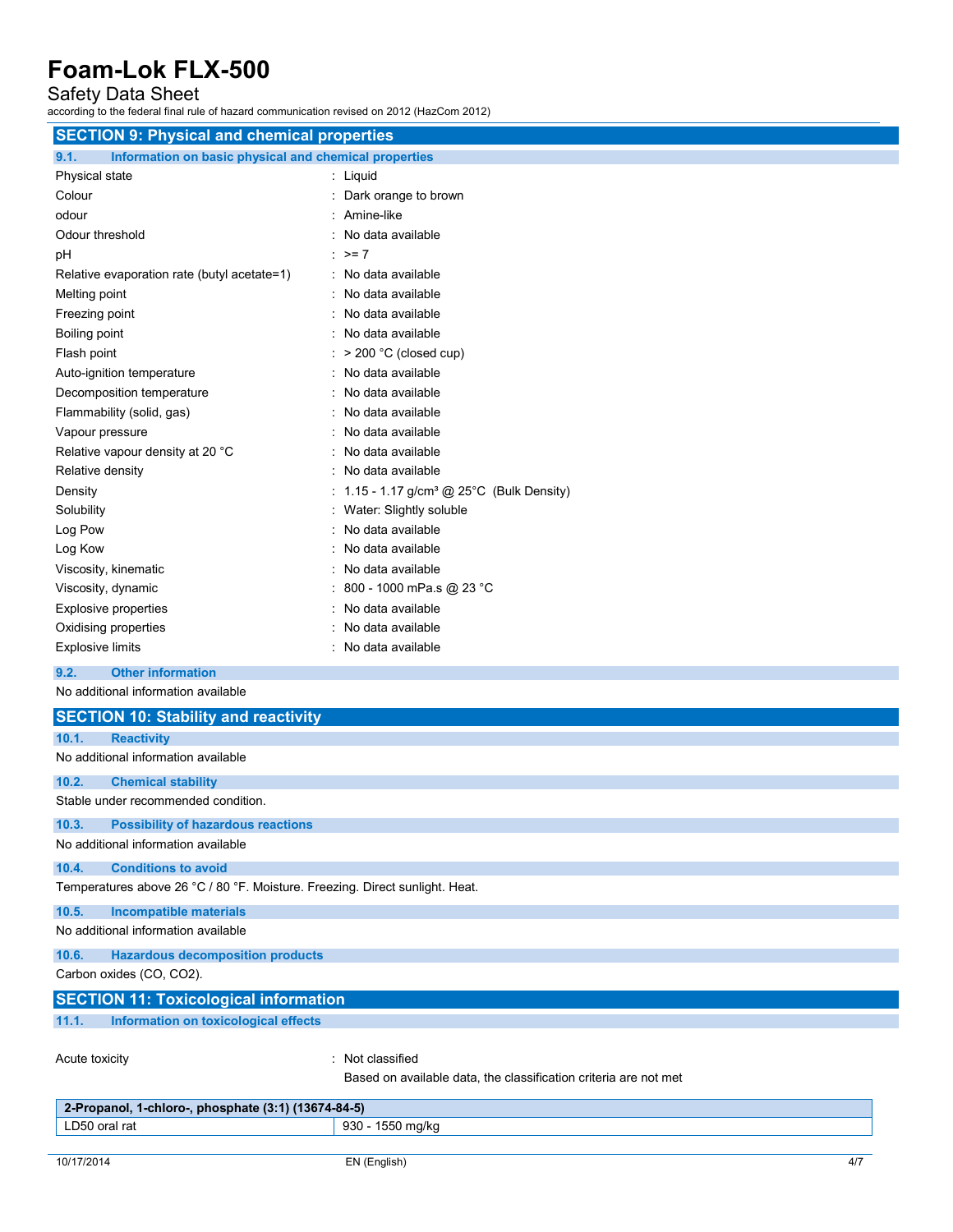### Safety Data Sheet

according to the federal final rule of hazard communication revised on 2012 (HazCom 2012)

| 2-Propanol, 1-chloro-, phosphate (3:1) (13674-84-5) |                                                                                                                                                                                                 |  |
|-----------------------------------------------------|-------------------------------------------------------------------------------------------------------------------------------------------------------------------------------------------------|--|
| LD50 dermal rabbit                                  | 1230 mg/kg                                                                                                                                                                                      |  |
| LC50 inhalation rat (mg/l)                          | > 17.8 mg/l (Exposure time: 1 h)                                                                                                                                                                |  |
| ATE US (oral)                                       | 930.00000000 mg/kg bodyweight                                                                                                                                                                   |  |
| ATE US (dermal)                                     | 1230.00000000 mg/kg bodyweight                                                                                                                                                                  |  |
| Bis(2-dimethylaminoethyl) ether (3033-62-3)         |                                                                                                                                                                                                 |  |
| LD50 oral rat                                       | 910 mg/kg                                                                                                                                                                                       |  |
| LD50 dermal rabbit                                  | 238 mg/kg                                                                                                                                                                                       |  |
| LC50 inhalation rat (ppm)                           | 117 ppm (Exposure time: 6 h)                                                                                                                                                                    |  |
| ATE US (oral)                                       | 910.00000000 mg/kg bodyweight                                                                                                                                                                   |  |
| ATE US (dermal)                                     | 238.00000000 mg/kg bodyweight                                                                                                                                                                   |  |
| ATE US (gases)                                      | 4500.00000000 ppmv/4h                                                                                                                                                                           |  |
| ATE US (vapours)                                    | 11.00000000 mg/l/4h                                                                                                                                                                             |  |
| ATE US (dust, mist)                                 | 1.50000000 mg/l/4h                                                                                                                                                                              |  |
|                                                     | Poly(oxy-1,2-ethanediyl), .alpha.-(4-nonylphenyl)-.omega.-hydroxy-, branched (127087-87-0)                                                                                                      |  |
| LD50 oral rat                                       | 1310 mg/kg                                                                                                                                                                                      |  |
| ATE US (oral)                                       | 1310.00000000 mg/kg bodyweight                                                                                                                                                                  |  |
| Skin corrosion/irritation                           | Causes skin irritation.                                                                                                                                                                         |  |
|                                                     | $pH: \geq 7$                                                                                                                                                                                    |  |
| Serious eye damage/irritation                       | Causes serious eye damage.                                                                                                                                                                      |  |
|                                                     | $pH: \ge 7$                                                                                                                                                                                     |  |
| Respiratory or skin sensitisation                   | Not classified                                                                                                                                                                                  |  |
|                                                     | Based on available data, the classification criteria are not met                                                                                                                                |  |
| Germ cell mutagenicity                              | Not classified                                                                                                                                                                                  |  |
|                                                     | Based on available data, the classification criteria are not met                                                                                                                                |  |
| Carcinogenicity                                     | : Not classified                                                                                                                                                                                |  |
|                                                     | Based on available data, the classification criteria are not met                                                                                                                                |  |
|                                                     | Not classified                                                                                                                                                                                  |  |
| Reproductive toxicity                               |                                                                                                                                                                                                 |  |
|                                                     | Based on available data, the classification criteria are not met                                                                                                                                |  |
| Specific target organ toxicity (single exposure)    | : Not classified                                                                                                                                                                                |  |
|                                                     | Based on available data, the classification criteria are not met                                                                                                                                |  |
| Specific target organ toxicity (repeated            | : Not classified                                                                                                                                                                                |  |
| exposure)                                           | Based on available data, the classification criteria are not met                                                                                                                                |  |
| Aspiration hazard                                   | : Not classified                                                                                                                                                                                |  |
|                                                     | Based on available data, the classification criteria are not met                                                                                                                                |  |
| Symptoms/injuries after inhalation                  | Inhalation of mist or aerosol may cause irritation to nose and throat. High concentration of<br>vapours may induce: headache, nausea, dizziness. May cause irritation to the respiratory tract. |  |
| Symptoms/injuries after skin contact                | Causes skin irritation.                                                                                                                                                                         |  |
| Symptoms/injuries after eye contact                 | Causes serious eye damage.                                                                                                                                                                      |  |
| Symptoms/injuries after ingestion                   | Can occur: Gastrointestinal disturbance. Tremor. Incoordination, dizziness, headache, nausea,<br>mental confusion slurred speech depending to quantity of ingested material.                    |  |

#### **SECTION 12: Ecological information 12.1. Toxicity**

| 14. L. | <b>TOXIGILY</b> |  |
|--------|-----------------|--|
|        |                 |  |
|        |                 |  |
|        |                 |  |

| 2-Propanol, 1-chloro-, phosphate (3:1) (13674-84-5) |                                                                         |  |
|-----------------------------------------------------|-------------------------------------------------------------------------|--|
| LC50 fishes 1                                       | 56.2 mg/l (Exposure time: 96 h - Species: Brachydanio rerio [static])   |  |
| EC50 Daphnia 1                                      | 63 mg/l (Exposure time: 48 h - Species: Daphnia magna)                  |  |
| EC50 other aquatic organisms 1                      | 45 mg/l (Exposure time: 72 h - Species: Desmodesmus subspicatus)        |  |
| LC50 fish 2                                         | 180 mg/l (Exposure time: 96 h - Species: Leuciscus idus [static])       |  |
| EC50 other aquatic organisms 2                      | 4 mg/l (Exposure time: 96 h - Species: Pseudokirchneriella subcapitata) |  |
|                                                     |                                                                         |  |

**12.2. Persistence and degradability**

No additional information available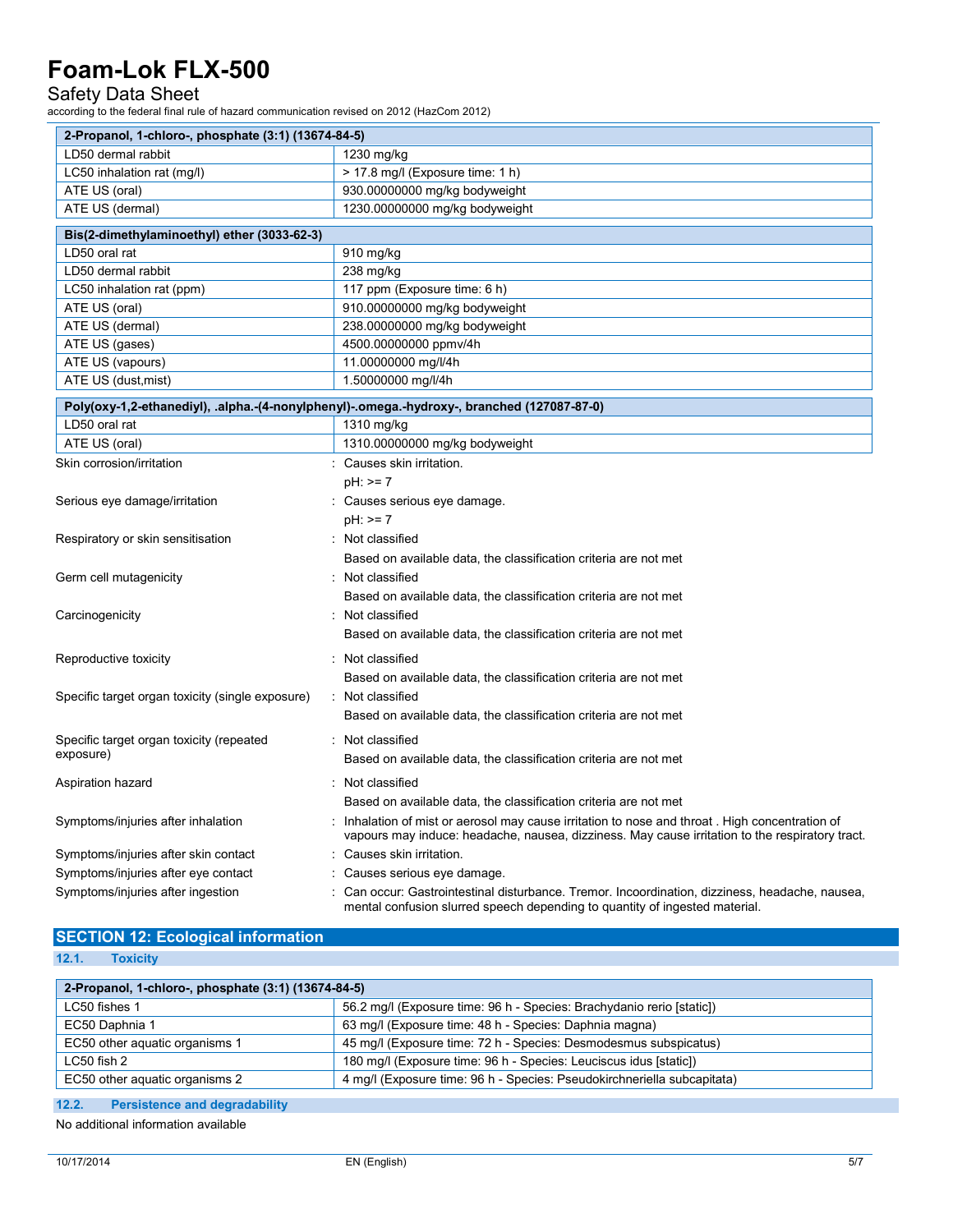## Safety Data Sheet

according to the federal final rule of hazard communication revised on 2012 (HazCom 2012)

| 12.3.<br><b>Bioaccumulative potential</b>                                                              |                                                                                                                                                                                                                                                                                                                                                                                                                                                                                                                                                                                                                                                       |  |
|--------------------------------------------------------------------------------------------------------|-------------------------------------------------------------------------------------------------------------------------------------------------------------------------------------------------------------------------------------------------------------------------------------------------------------------------------------------------------------------------------------------------------------------------------------------------------------------------------------------------------------------------------------------------------------------------------------------------------------------------------------------------------|--|
| 2-Propanol, 1-chloro-, phosphate (3:1) (13674-84-5)                                                    |                                                                                                                                                                                                                                                                                                                                                                                                                                                                                                                                                                                                                                                       |  |
| BCF fish 1                                                                                             | $1.9 - 4.6$                                                                                                                                                                                                                                                                                                                                                                                                                                                                                                                                                                                                                                           |  |
| Log Pow                                                                                                | 2.59                                                                                                                                                                                                                                                                                                                                                                                                                                                                                                                                                                                                                                                  |  |
| 12.4.<br><b>Mobility in soil</b>                                                                       |                                                                                                                                                                                                                                                                                                                                                                                                                                                                                                                                                                                                                                                       |  |
| No additional information available                                                                    |                                                                                                                                                                                                                                                                                                                                                                                                                                                                                                                                                                                                                                                       |  |
|                                                                                                        |                                                                                                                                                                                                                                                                                                                                                                                                                                                                                                                                                                                                                                                       |  |
| 12.5.<br><b>Other adverse effects</b><br>Effect on ozone layer                                         | : No additional information available                                                                                                                                                                                                                                                                                                                                                                                                                                                                                                                                                                                                                 |  |
|                                                                                                        |                                                                                                                                                                                                                                                                                                                                                                                                                                                                                                                                                                                                                                                       |  |
| Effect on the global warming                                                                           | : No additional information available                                                                                                                                                                                                                                                                                                                                                                                                                                                                                                                                                                                                                 |  |
| <b>SECTION 13: Disposal considerations</b>                                                             |                                                                                                                                                                                                                                                                                                                                                                                                                                                                                                                                                                                                                                                       |  |
| 13.1.<br><b>Waste treatment methods</b>                                                                |                                                                                                                                                                                                                                                                                                                                                                                                                                                                                                                                                                                                                                                       |  |
| Waste disposal recommendations                                                                         | Dispose in a safe manner in accordance with local/national regulations. Product wastes can<br>often be incinerated in approved facilities. Consult the appropriate authorities about waste<br>disposal.                                                                                                                                                                                                                                                                                                                                                                                                                                               |  |
| Additional information                                                                                 | Do not re-use empty containers. Do not dispose of waste into sewer. Do not cut, grind, drill, weld,<br>reuse or dispose off containers unless adequate precautions are taken against these hazards.<br>Container Disposal: Steel drums must be emptied and can be sent to a licensed drum<br>reconditioner for reuse, a scrap metal dealer or an approved landfill. Refer to 40 CFR § 261.7<br>(residues of hazardous waste in empty containers). Decontaminate containers prior to disposal.<br>Recommend crushing, puncturing or other means to prevent unauthorized use of used<br>containers. Ensure all national/local regulations are observed. |  |
| Ecology - waste materials                                                                              | : Avoid release to the environment.                                                                                                                                                                                                                                                                                                                                                                                                                                                                                                                                                                                                                   |  |
| <b>SECTION 14: Transport information</b>                                                               |                                                                                                                                                                                                                                                                                                                                                                                                                                                                                                                                                                                                                                                       |  |
| In accordance with DOT                                                                                 |                                                                                                                                                                                                                                                                                                                                                                                                                                                                                                                                                                                                                                                       |  |
| Not regulated for transport                                                                            |                                                                                                                                                                                                                                                                                                                                                                                                                                                                                                                                                                                                                                                       |  |
| <b>Additional information</b>                                                                          |                                                                                                                                                                                                                                                                                                                                                                                                                                                                                                                                                                                                                                                       |  |
| Other information                                                                                      | : No supplementary information available.                                                                                                                                                                                                                                                                                                                                                                                                                                                                                                                                                                                                             |  |
|                                                                                                        |                                                                                                                                                                                                                                                                                                                                                                                                                                                                                                                                                                                                                                                       |  |
| <b>ADR</b>                                                                                             |                                                                                                                                                                                                                                                                                                                                                                                                                                                                                                                                                                                                                                                       |  |
| Transport document description                                                                         | : No additional information available                                                                                                                                                                                                                                                                                                                                                                                                                                                                                                                                                                                                                 |  |
| <b>Transport by sea</b>                                                                                |                                                                                                                                                                                                                                                                                                                                                                                                                                                                                                                                                                                                                                                       |  |
| No additional information available                                                                    |                                                                                                                                                                                                                                                                                                                                                                                                                                                                                                                                                                                                                                                       |  |
| Air transport                                                                                          |                                                                                                                                                                                                                                                                                                                                                                                                                                                                                                                                                                                                                                                       |  |
| No additional information available                                                                    |                                                                                                                                                                                                                                                                                                                                                                                                                                                                                                                                                                                                                                                       |  |
| <b>SECTION 15: Regulatory information</b>                                                              |                                                                                                                                                                                                                                                                                                                                                                                                                                                                                                                                                                                                                                                       |  |
| 15.1. US Federal regulations                                                                           |                                                                                                                                                                                                                                                                                                                                                                                                                                                                                                                                                                                                                                                       |  |
| No additional information available                                                                    |                                                                                                                                                                                                                                                                                                                                                                                                                                                                                                                                                                                                                                                       |  |
| 15.2. International regulations                                                                        |                                                                                                                                                                                                                                                                                                                                                                                                                                                                                                                                                                                                                                                       |  |
| <b>CANADA</b><br>No additional information available                                                   |                                                                                                                                                                                                                                                                                                                                                                                                                                                                                                                                                                                                                                                       |  |
|                                                                                                        |                                                                                                                                                                                                                                                                                                                                                                                                                                                                                                                                                                                                                                                       |  |
| <b>EU-Regulations</b><br>No additional information available                                           |                                                                                                                                                                                                                                                                                                                                                                                                                                                                                                                                                                                                                                                       |  |
| Classification according to Regulation (EC) No. 1272/2008 [CLP]<br>No additional information available |                                                                                                                                                                                                                                                                                                                                                                                                                                                                                                                                                                                                                                                       |  |
| Classification according to Directive 67/548/EEC [DSD] or 1999/45/EC [DPD]                             |                                                                                                                                                                                                                                                                                                                                                                                                                                                                                                                                                                                                                                                       |  |
| No additional information available<br><b>National regulations</b><br>15.2.2.                          |                                                                                                                                                                                                                                                                                                                                                                                                                                                                                                                                                                                                                                                       |  |

No additional information available